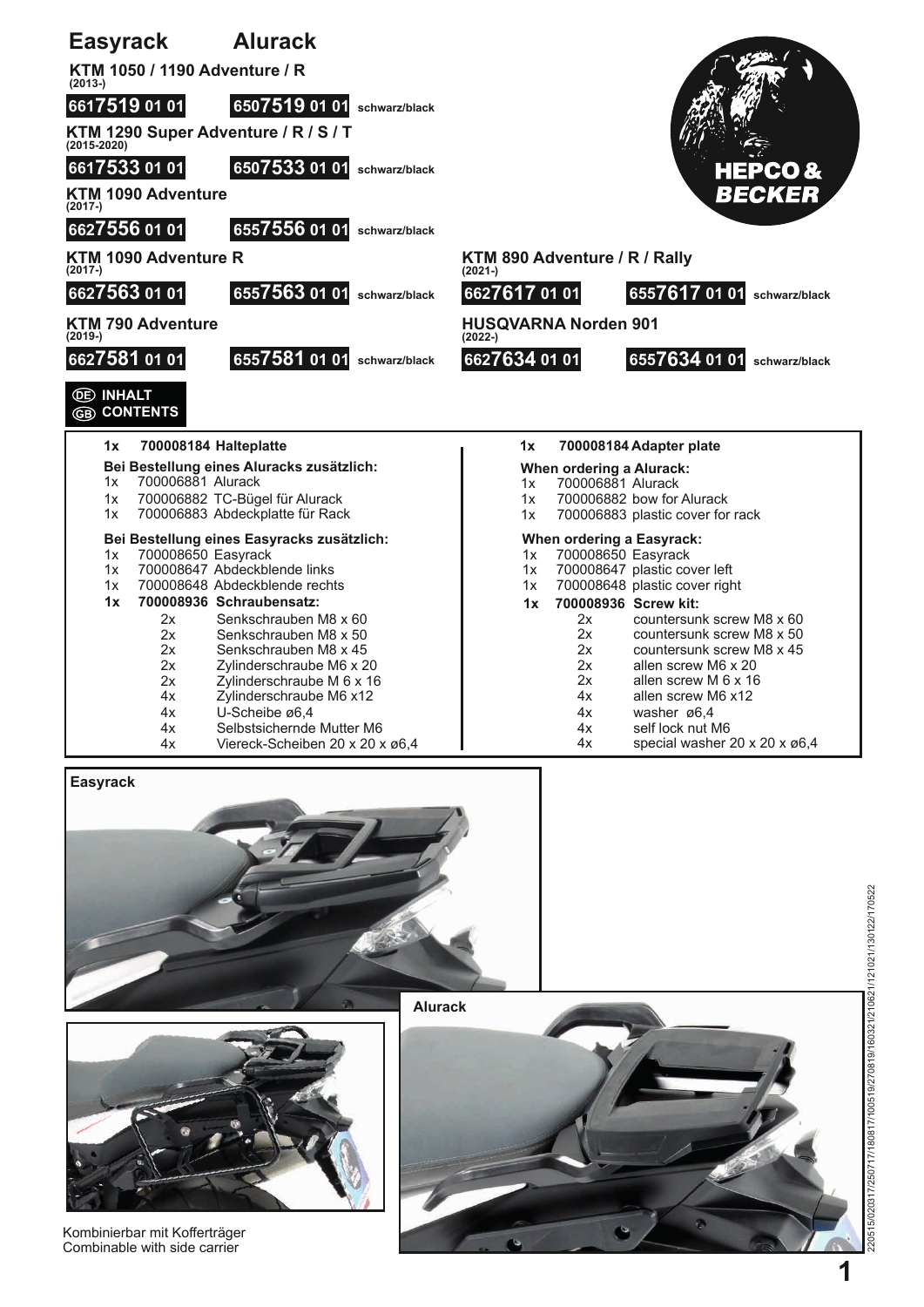

## **WICHTIG IMPORTANT**

**Die Voraussetzung für die Montage ist natürlich eine gewisse technische Erfahrung. Wenn Sie sich nicht sicher sind, wie man eine bestimmte Arbeit ausführt, sollten Sie diese Ihrer Fachwerkstatt überlassen. Ziehen sie alle zugänglichen Schrauben zuerst nur locker an. Nachdem alles montiert ist, werden die Schrauben dann auf das entsprechende Anzugsmoment festgezogen. Dadurch wird sichergestellt, dass das Produkt spannungsfrei angebaut ist. Anzugsmomente beachten! Nach der Montage alle Verschraubungen auf festen Sitz kontrollieren!**

**Of course, the assembly requires a certain technical experience. If you are not sure how to execute a determined action, you should ask your local distributor to do it. First, tighten all screws only loosely. After mounting all parts, the screws should be tightened to the torque specified. This guarantees, that the product is mounted without tension. Observe the tightening torques of the manufacturer! Control all screw connections after the assembling for tightness!**



Original Gepäckbrücke demontieren. Dismantle original rear rack.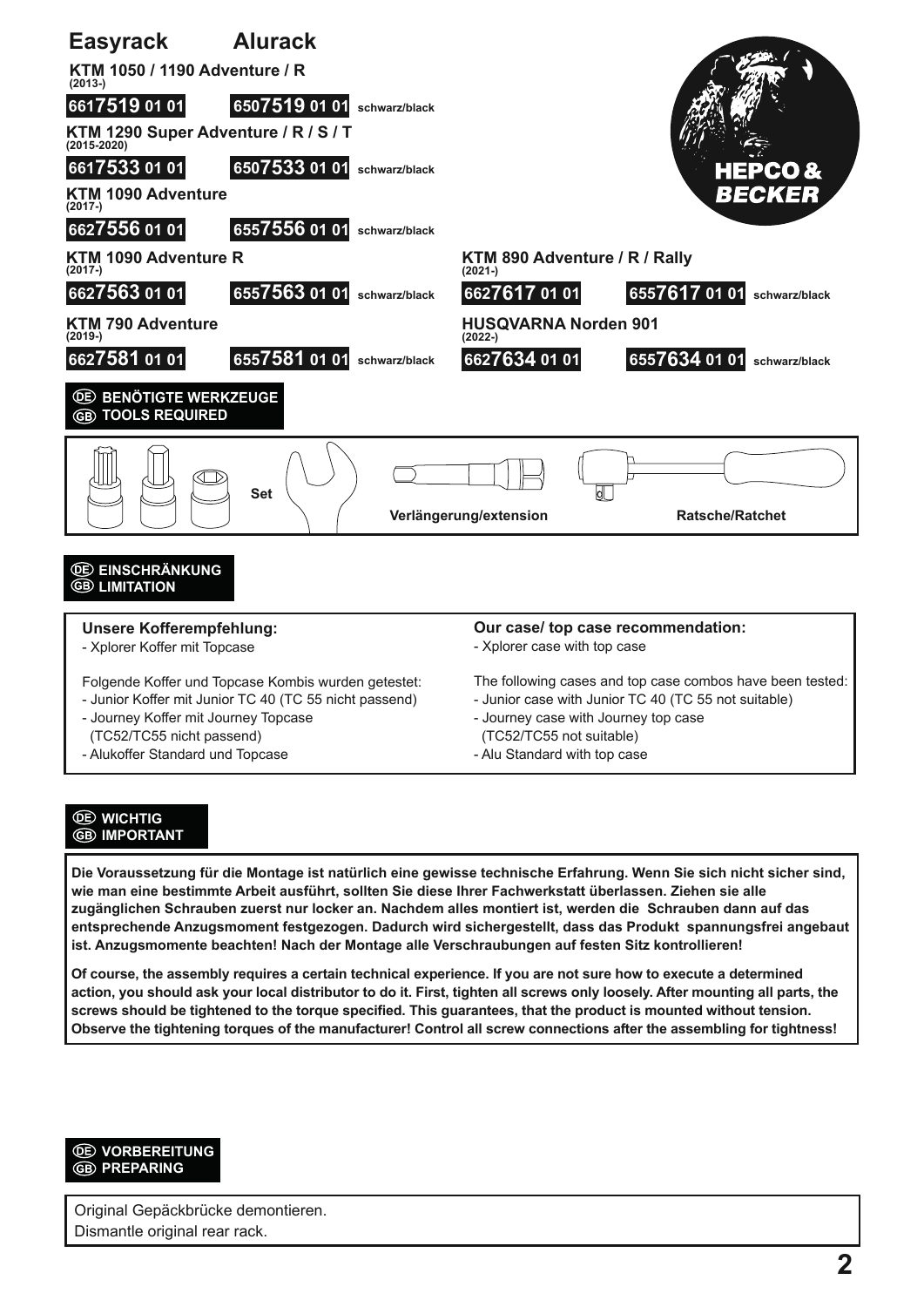

## *<u>OE MONTAGEANLEITUNG</u>* **ED MOUNTING INSTRUCTIONS**

**2x 2x** Montage der Halteplatte: Über den nun freien Bohrungen die Halteplatte positionieren und vorne  $\overline{()}$ mit den Senkschrauben M8x60 und hinten  $\circled{2}$ mit den Senkschrauben M8x50 (790 Adventure: Senkschrauben M8x45) zusammen mit den Haltegriffen verschrauben. Fastening of the adapter plate: Position the adapter plate over the free borings and fix them together with the original handle bar. Front  $\Omega$  use countersunk screws M8x60 Rear  $(2)$  use countersunk screws M8x50 (790 Adventure: screws M8x45)

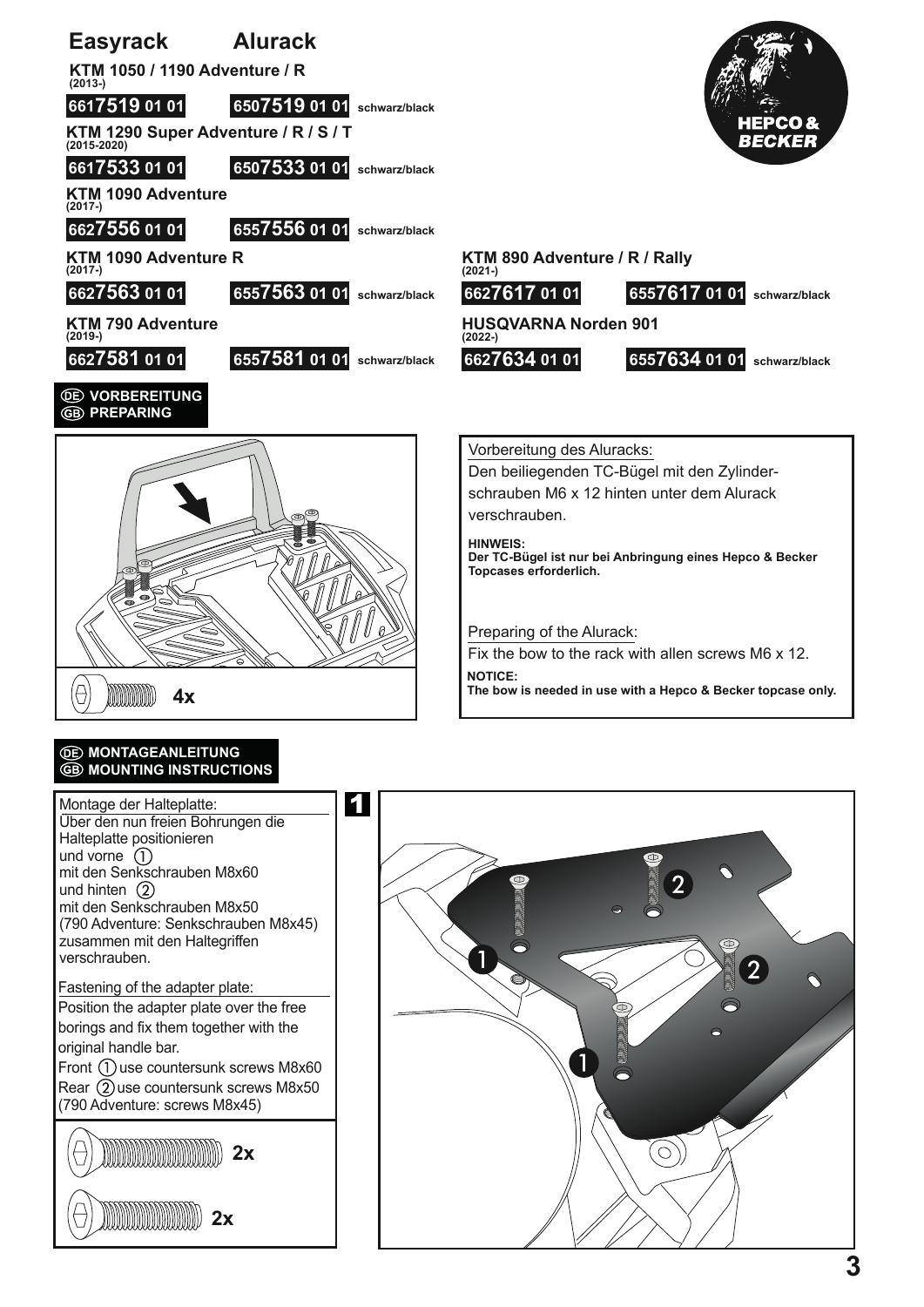

**4**